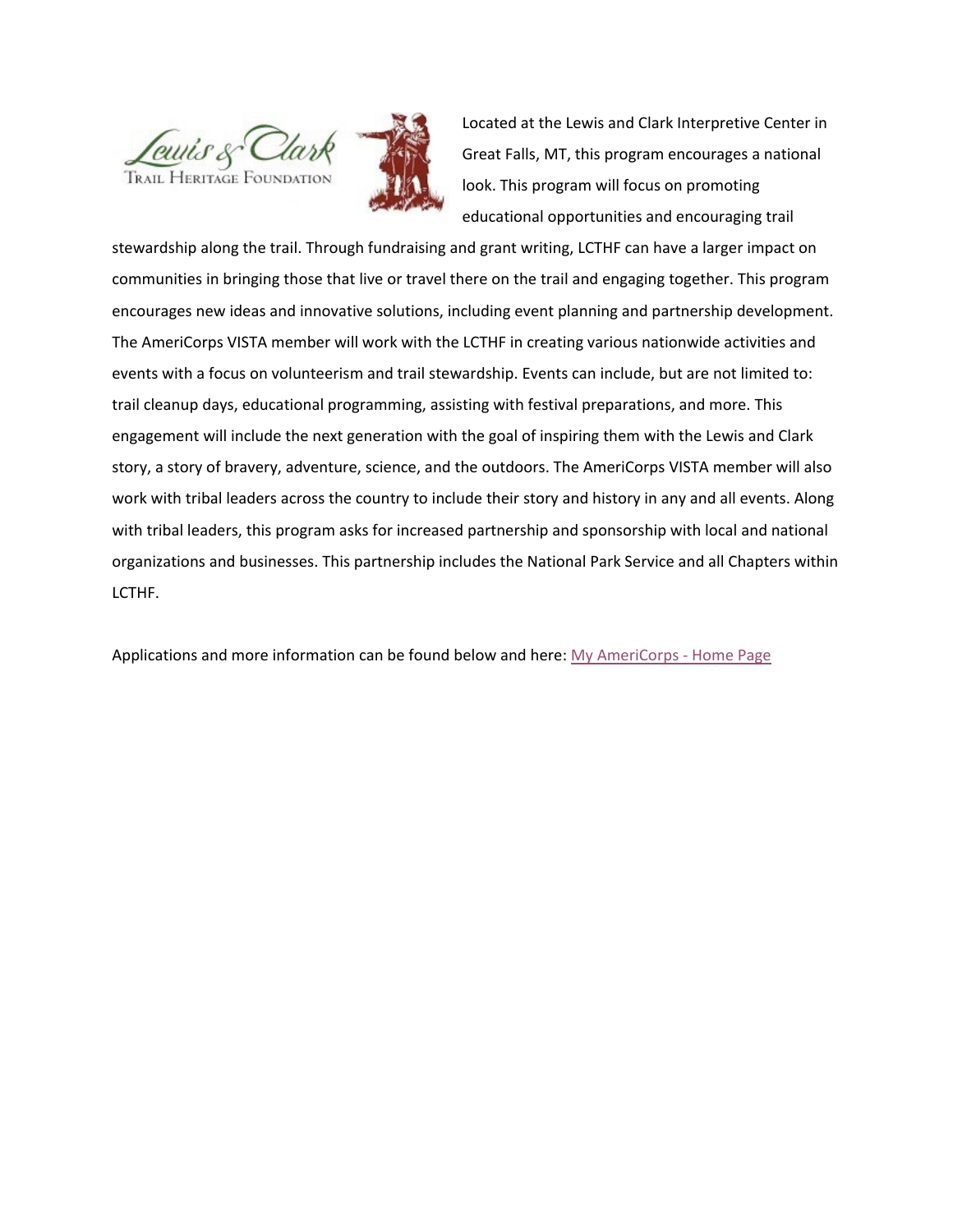

Step II – VISTA Assignment Description (VAD): Detailed work plan of this year's AmeriCorps VISTA Project

## Instructions:

- Complete all Red sections in full detail.
- Add additional Objectives & Member Activities as needed to suit your project.
- Type in single-spaced 11-point font.
- Submit to Stewards AmeriCorps VISTA Development Coordinator: Josh Jones: [jjones@conservationlegacy.org](mailto:jjones@conservationlegacy.org)

| <b>Stewards AmeriCorps VISTA Project</b>            |                                                       |  |  |
|-----------------------------------------------------|-------------------------------------------------------|--|--|
| <b>Step II - VISTA Assignment Description (VAD)</b> |                                                       |  |  |
| ORGANIZATION NAME                                   | LEWIS AND CLARK TRAIL HERITAGE FOUNDATION             |  |  |
| ON-SITE SUPERVISOR CONTACT                          | Sarah Cawley                                          |  |  |
|                                                     | director@lewisandclark.org                            |  |  |
|                                                     | 406-204-7504                                          |  |  |
| <b>FOCUS AREAS</b>                                  | <b>Primary: Economic Opportunity</b>                  |  |  |
|                                                     | Secondary: Highlight only the most applicable one (1) |  |  |
|                                                     | <b>Education</b>                                      |  |  |
|                                                     | Environmental Stewardship                             |  |  |
| YEAR OF PROJECT                                     | Highlight appropriate year:                           |  |  |
|                                                     | YEAR 1                                                |  |  |
|                                                     | <b>YEAR 2</b>                                         |  |  |
|                                                     | YEAR <sub>3</sub>                                     |  |  |
|                                                     | Requesting 4 <sup>th</sup> year special               |  |  |
| PERIOD OF PERFORMANCE                               | 04/2022-04/2023                                       |  |  |
| (365-day service term)                              |                                                       |  |  |

| PROJECT GOAL<br>(750 CHARACTERS OR LESS<br><b>INCLUDING SPACES)</b> | The goal of this project is to bring communities together through nationwide events,<br>outreach and programs. This goal is focused on bringing folks from the surrounding<br>communities onto the trail and encouraging proper trail stewardship while educating<br>folks on the adventure, comradery, and bravery of the Lewis and Clark story.                                                                                                                                                                                                                                                                                                                                    |
|---------------------------------------------------------------------|--------------------------------------------------------------------------------------------------------------------------------------------------------------------------------------------------------------------------------------------------------------------------------------------------------------------------------------------------------------------------------------------------------------------------------------------------------------------------------------------------------------------------------------------------------------------------------------------------------------------------------------------------------------------------------------|
|                                                                     |                                                                                                                                                                                                                                                                                                                                                                                                                                                                                                                                                                                                                                                                                      |
| <b>OBJECTIVE</b>                                                    | POVERTY ALLEVIATION. Stewards Individual Placements Members understand the tie<br>between environmental and economic health. They address community environmental<br>needs and raise awareness of the environment's role in human and community<br>wellbeing through the creation of economic opportunities that benefit communities.<br>The Lewis and Clark NHT is the perfect site to work with on environmental and<br>economic health. The communities that the trail passes through, and the wide variety<br>of ecosystems that one can find, provide countless opportunities for the AmeriCorps<br>VISTA members to engage with the public about the natural land around them. |
| <b>MEMBER ACTIVITIES</b>                                            | <b>National Trail Stewardship Programs</b><br>1.                                                                                                                                                                                                                                                                                                                                                                                                                                                                                                                                                                                                                                     |
|                                                                     | Step 1: VISTA will work with staff and LCTHF Committees to create                                                                                                                                                                                                                                                                                                                                                                                                                                                                                                                                                                                                                    |

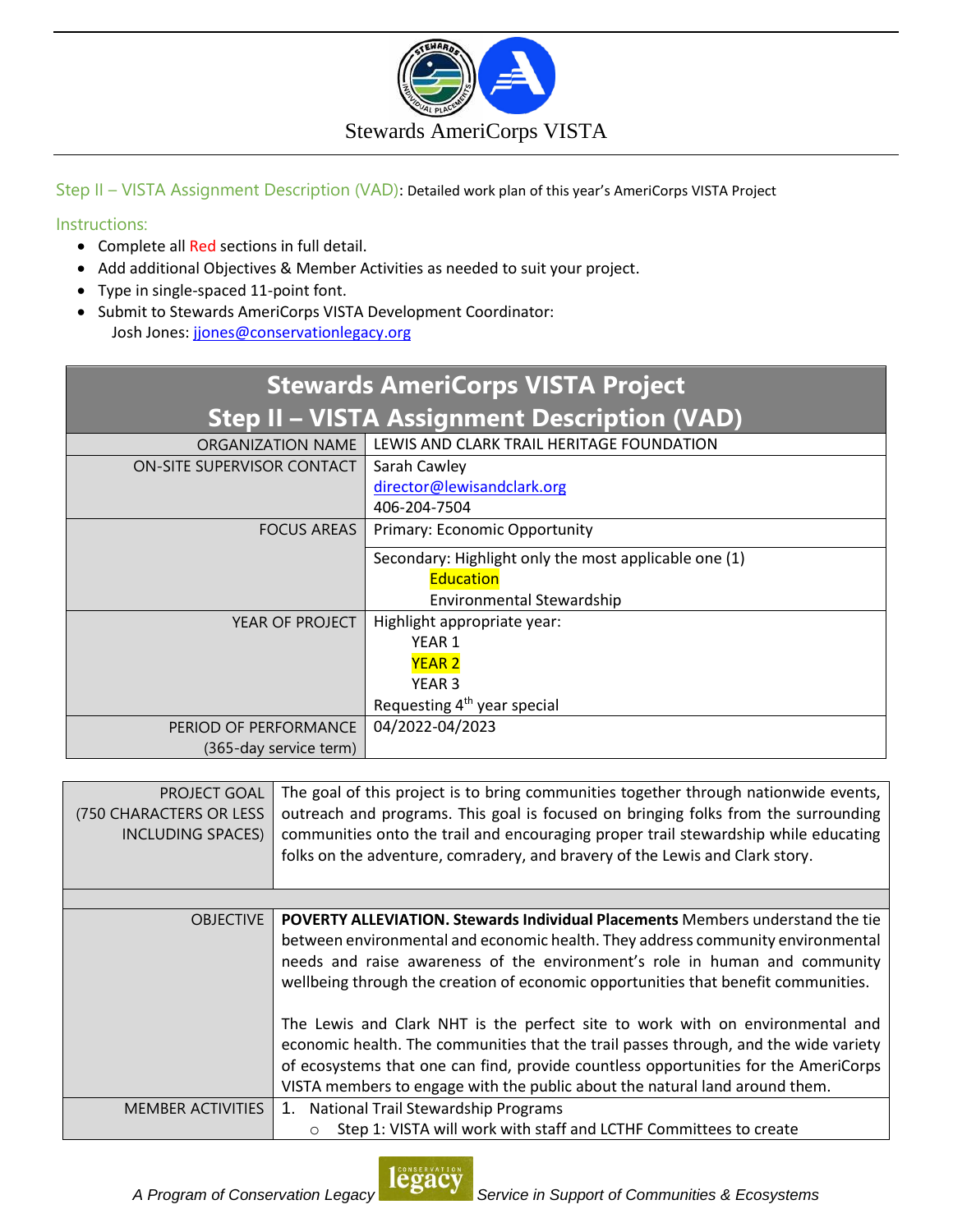

## Stewards AmeriCorps VISTA

|                   | educational and interpretive programs for communities across the nation to<br>participate in, as well as organize volunteer events for national service days<br>such as National Public Lands Day and National Trails Day. The guidelines will<br>also go through the site supervisor.<br>Step 2: Promote opportunities to communities along the NHT via LCTHF's<br>$\circ$<br>contact lists and encourage Chapter's to host similar programs in their local<br>communities.<br>Step 3: Assist remotely during the programs and develop the next event<br>$\circ$                                                                                                                                                                                   |
|-------------------|-----------------------------------------------------------------------------------------------------------------------------------------------------------------------------------------------------------------------------------------------------------------------------------------------------------------------------------------------------------------------------------------------------------------------------------------------------------------------------------------------------------------------------------------------------------------------------------------------------------------------------------------------------------------------------------------------------------------------------------------------------|
|                   | 2.<br>Providing Lewis and Clark educational resources to communities effected by<br>poverty<br>Step 1: Research and develop resource collections that could be used for and<br>$\circ$<br>by teachers that will be provided for free. This includes working within the<br>Library to get resources online, or to the schools or libraries outside of Great<br>Falls that request assistance.<br>Step 2: Bring outlines and curriculum guides to school for their review, while<br>$\circ$<br>providing constant information and support of the materials.<br>Step 3: Bring in other teachers to the L&C community to assist with a broader<br>$\circ$<br>curriculum development for teachers across the nation.                                     |
|                   | 3. Track Performance Measures (outputs and outcomes) and submit quarterly<br>and final progress reports inclusive of qualitative and quantitative data.                                                                                                                                                                                                                                                                                                                                                                                                                                                                                                                                                                                             |
|                   |                                                                                                                                                                                                                                                                                                                                                                                                                                                                                                                                                                                                                                                                                                                                                     |
| <b>OBJECTIVE</b>  | FUND DEVELOPMENT & GRANT WRITING. Stewards Individual Placements Members<br>build capacity and create a legacy of long-term improvement and sustainability in the<br>communities they serve by identifying fiscal support and community resources.<br>AmeriCorps VISTA member will assist with fund development and grant writing to<br>promote stewardship events through partnerships and educational opportunities.                                                                                                                                                                                                                                                                                                                              |
| MEMBER ACTIVITIES | 1. Prepare and submit or work with the organization to secure future funding to<br>promote stewardship and educational programs, as well as funding for various<br>projects and programs, including the LCIC accessible native plant sensory garden.<br>Step 1: VISTA will work with supervisor to identify appropriate grant funding<br>$\circ$<br>opportunities for the organization.<br>Step 2: VISTA will submit or work with the organization or affiliate on a<br>$\circ$<br>minimum of four (4) grant proposals during the VISTA term.<br>Step 3 If successful, VISTA will track grant outcomes, expenses, promote<br>$\circ$<br>activities related to the grant or sponsorship, and report outcomes and<br>objectives with site supervisor. |
|                   | 2. VISTA will continue growing the existing social media calendar and use it as a<br>guideline to create relevant and engaging social media content.<br>Step 1: VISTA will look at past social media pieces and use them to create<br>content for future events and incorporate fundraising opportunities<br>throughout all content.<br>Step 2: VISTA will continue to grow the LCTHF's social media following while<br>$\circ$<br>promoting the work and activities of the LCTHF through regularly delivered                                                                                                                                                                                                                                       |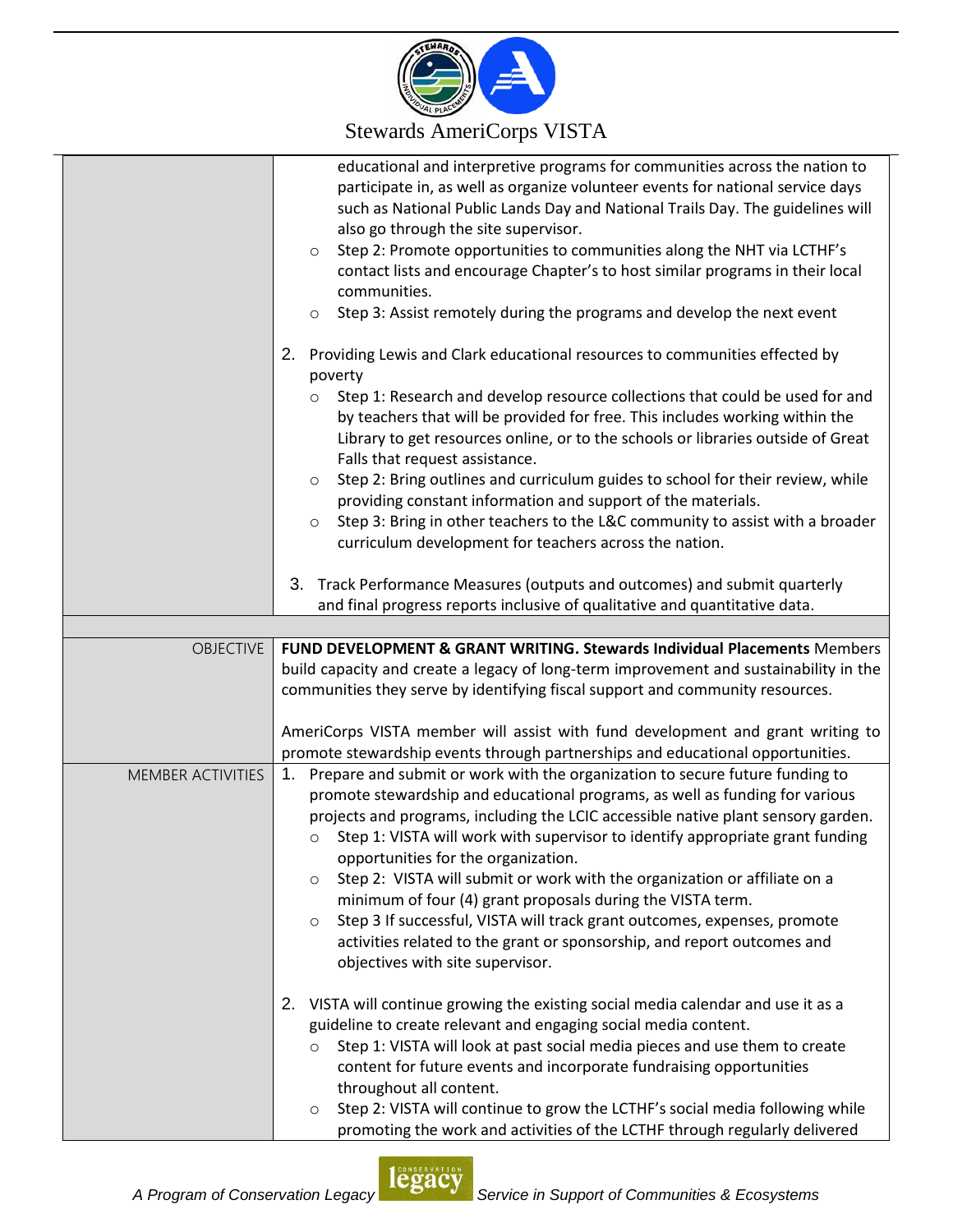

## Stewards AmeriCorps VISTA

|                          | content.<br>Step 3: Ensure content is rich and accurate for LCTHF members and followers,<br>$\circ$<br>following the content calendar and event calendar.<br>3. Track Performance Measures (outputs and outcomes) and submit quarterly and<br>final progress reports inclusive of qualitative and quantitative data.                                                                                                                                                                                                                                                                                                                                                                                                                                                                                                                                                                                                                                                                                                                                                                                                                                                                                                                                                           |
|--------------------------|--------------------------------------------------------------------------------------------------------------------------------------------------------------------------------------------------------------------------------------------------------------------------------------------------------------------------------------------------------------------------------------------------------------------------------------------------------------------------------------------------------------------------------------------------------------------------------------------------------------------------------------------------------------------------------------------------------------------------------------------------------------------------------------------------------------------------------------------------------------------------------------------------------------------------------------------------------------------------------------------------------------------------------------------------------------------------------------------------------------------------------------------------------------------------------------------------------------------------------------------------------------------------------|
|                          |                                                                                                                                                                                                                                                                                                                                                                                                                                                                                                                                                                                                                                                                                                                                                                                                                                                                                                                                                                                                                                                                                                                                                                                                                                                                                |
| <b>OBJECTIVE</b>         | VOLUNTEER MANAGEMENT & ENGAGEMENT PRACTICES. Stewards Individual<br>Placements Members provide support and generate organizational interest through<br>the engagement of community-based volunteers.                                                                                                                                                                                                                                                                                                                                                                                                                                                                                                                                                                                                                                                                                                                                                                                                                                                                                                                                                                                                                                                                           |
|                          | VISTA will work with volunteers locally and national to promote and host stewardship<br>programs and events as well as educational programs.                                                                                                                                                                                                                                                                                                                                                                                                                                                                                                                                                                                                                                                                                                                                                                                                                                                                                                                                                                                                                                                                                                                                   |
| MEMBER ACTIVITIES        | 1. In developing stewardship programs and events, VISTA will develop processes to<br>expand the volunteer base and train them to ensure program sustainability.<br>Step 1: Develop recruiting strategies for volunteers in various communities<br>$\circ$<br>where events or programs are being planned.<br>Step 2: With assistance from the site supervisor, VISTA will develop training<br>$\circ$<br>webinars/sessions to help all volunteers with event promotions, hosting, and<br>any other event needs.<br>Step 3: VISTA will ensure new and existing volunteers receive appropriate<br>$\circ$<br>accessibility and diversity training for all programs or events.<br>2. VISTA member will develop programs with volunteers in various Lewis and Clark<br>interpretive, educational, and visitor centers giving these organizations the<br>opportunity to promote their individual programs.<br>Step 1: Work with sites along the NHT to deliver programs and events the<br>$\circ$<br>fulfill the LCTHF mission.<br>Step 2: Work with NPS NHT staff to create a program plan to bring centers<br>$\circ$<br>across the nation together to share ideas, programs, and information.<br>Step 3: Assist with the development of an event calendar, and promote<br>$\circ$ |
|                          | events within various contact lists for everyone across the trail to be involved.<br>Track Performance Measures (outputs and outcomes) and submit quarterly and<br>3.                                                                                                                                                                                                                                                                                                                                                                                                                                                                                                                                                                                                                                                                                                                                                                                                                                                                                                                                                                                                                                                                                                          |
|                          | final progress reports inclusive of qualitative and quantitative data.                                                                                                                                                                                                                                                                                                                                                                                                                                                                                                                                                                                                                                                                                                                                                                                                                                                                                                                                                                                                                                                                                                                                                                                                         |
| <b>OBJECTIVE</b>         | <b>COMMUNITY ENGAGEMENT. Stewards Individual Placements Members engage the</b><br>community they serve to ensure awareness of organizational efforts and generate<br>community commitment to the impact-driven activities being performed.                                                                                                                                                                                                                                                                                                                                                                                                                                                                                                                                                                                                                                                                                                                                                                                                                                                                                                                                                                                                                                     |
|                          | VISTA member will develop engagement ideas and programs for local communities to<br>get the name of LCTHF out in the community with the goal of increasing membership<br>and expanding the contact list of potential community and national partners.                                                                                                                                                                                                                                                                                                                                                                                                                                                                                                                                                                                                                                                                                                                                                                                                                                                                                                                                                                                                                          |
| <b>MEMBER ACTIVITIES</b> | Promote awareness of all LCTHF events and programs both National and on a<br>1.<br>Regional/Chapter level.<br>Step 1: VISTA will utilize LCTHF social media and other communication                                                                                                                                                                                                                                                                                                                                                                                                                                                                                                                                                                                                                                                                                                                                                                                                                                                                                                                                                                                                                                                                                            |